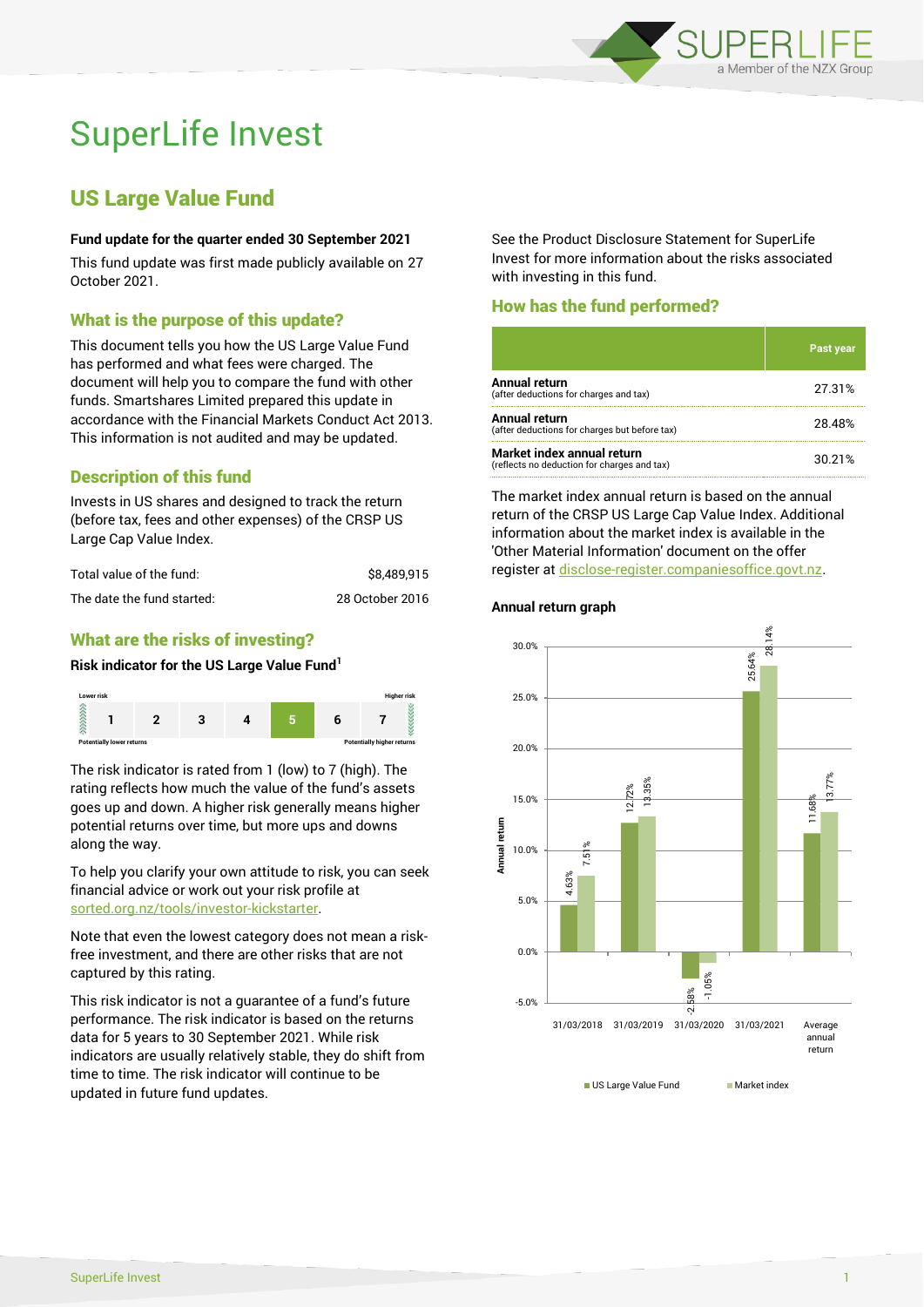

This shows the return after fund charges and tax for each year ending 31 March since the fund started. The last bar shows the average annual return since the fund started, up to 30 September 2021.

**Important:** This does not tell you how the fund will perform in the future.

Returns in this update are after tax at the highest prescribed investor rate (PIR) of tax for an individual New Zealand resident. Your tax may be lower.

# What fees are investors charged?

Investors in the US Large Value Fund are charged fund charges. In the year to 31 March 2021 these were:

|                                                       | % per annum of fund's<br>net asset value |  |
|-------------------------------------------------------|------------------------------------------|--|
| <b>Total fund charges</b>                             | 0.47%                                    |  |
| Which are made up of:                                 |                                          |  |
| <b>Total management and administration</b><br>charges | 0.47%                                    |  |
| Including:                                            |                                          |  |
| Manager's basic fee                                   | 0.46%                                    |  |
| Other management and<br>administration charges        | 0.01%                                    |  |
| Other charges                                         | Dollar amount per investor               |  |
| Administration fee                                    | з<br>\$12 per annum                      |  |

Investors may also be charged individual action fees for specific actions or decisions (for example, if an investor has a financial adviser and has agreed to pay a fee to the adviser for providing financial advice). See the Product Disclosure Statement for SuperLife Invest for more information about those fees.

The fees set out above include GST where applicable.

Small differences in fees and charges can have a big impact on your investment over the long term.

# Example of how this applies to an investor

Jess had \$10,000 in the fund at the start of the year and did not make any further contributions. At the end of the year, Jess received a return after fund charges were deducted of \$2,731 (that is 27.31% of her initial \$10,000). Jess paid other charges of \$12. This gives Jess a total return after tax of \$2,719 for the year.

#### What does the fund invest in?

#### **Actual investment mix**

This shows the types of assets that the fund invests in.



#### **Target investment mix**

This shows the mix of assets that the fund generally intends to invest in.

| <b>Asset Category</b>        | <b>Target asset mix</b> |
|------------------------------|-------------------------|
| Cash and cash equivalents    |                         |
| New Zealand fixed interest   |                         |
| International fixed interest |                         |
| Australasian equities        |                         |
| International equities       | 100.00%                 |
| Listed property              |                         |
| Unlisted property            |                         |
| Commodities                  |                         |
| Other                        |                         |